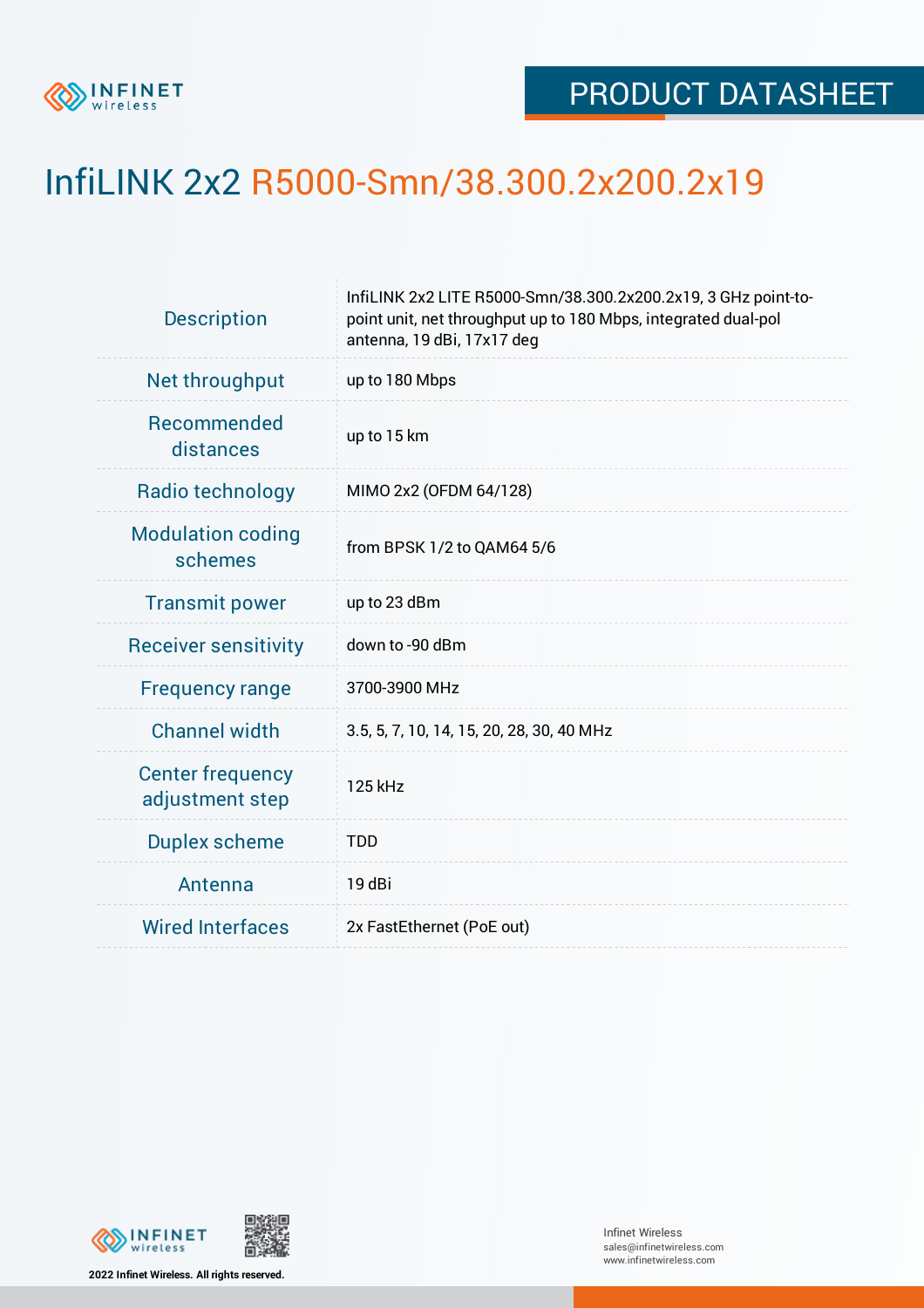

## PRODUCT DATASHEET

## InfiLINK 2x2 R5000-Smn/38.300.2x200.2x19

| Consumption                | up to 15 W                                                                                                                                                                                                                                                                                                                       |                           |                |                 |      |                      |  |  |
|----------------------------|----------------------------------------------------------------------------------------------------------------------------------------------------------------------------------------------------------------------------------------------------------------------------------------------------------------------------------|---------------------------|----------------|-----------------|------|----------------------|--|--|
| <b>Power options</b>       | 110-240 VAC @ 50/60 Hz, +956 VDC                                                                                                                                                                                                                                                                                                 |                           |                |                 |      |                      |  |  |
| <b>Outdoor Unit (ODU)</b>  |                                                                                                                                                                                                                                                                                                                                  | 305 x 305 x 74 mm, 2.3 kg |                |                 |      |                      |  |  |
|                            |                                                                                                                                                                                                                                                                                                                                  |                           |                |                 |      |                      |  |  |
| <b>Part Number Options</b> | Prefix                                                                                                                                                                                                                                                                                                                           | Freq.<br><b>Band</b>      | <b>Bitrate</b> | Output<br>Power | Ant. | Capacity             |  |  |
|                            | R5000-<br>Smn                                                                                                                                                                                                                                                                                                                    | 38                        | 300            | 2x200           | 2x19 | 8<br>20<br>50<br>300 |  |  |
| <b>Part Number Example</b> | R5000-Smn/38.300.2x200.2x19 50                                                                                                                                                                                                                                                                                                   |                           |                |                 |      |                      |  |  |
| <b>Packing List</b>        | - Outdoor unit R5000-Smn/38.300.2x200.2x19 - 1 pcs.<br>- Power Supply IDU-CPE(48V) - 1 pcs.<br>- Power Cord - 1 pcs.<br>- Cable Gland - 2 pcs.<br>- Standard RJ-45 connector - 2 pcs.<br>- Shielded RJ-45 connector - 1 pcs.<br>- RJ-45 Plug Cap - 1 pcs.<br>- MONT-KIT-85 Mounting kit - 1 pcs.<br>- Quick Start Guide - 1 pcs. |                           |                |                 |      |                      |  |  |



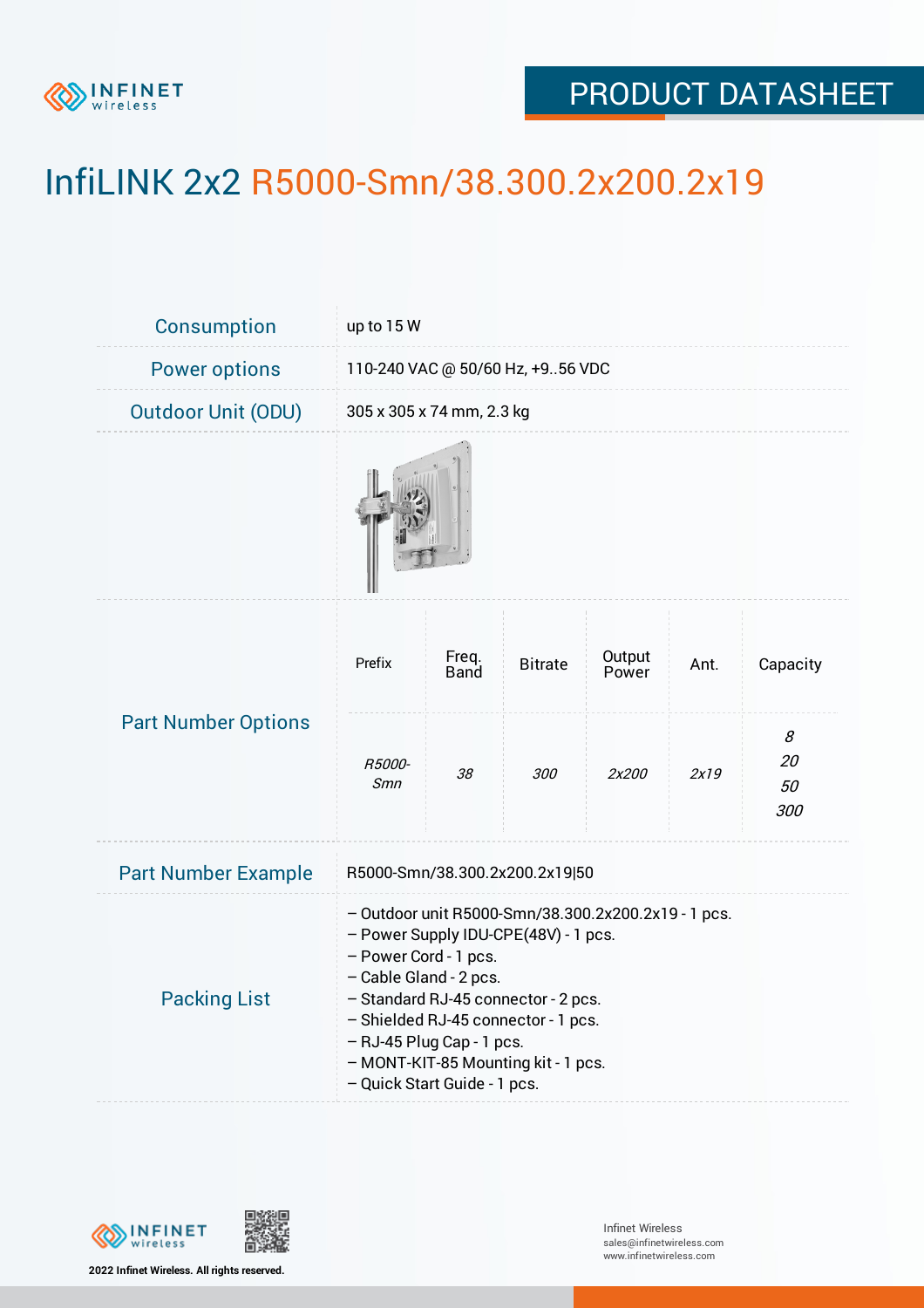

## PRODUCT DATASHEET

# InfiLINK 2x2 R5000-Smn/38.300.2x200.2x19

### Features

#### **RADIO**

- **Voice/RTP Aware Superpacketing**
- **DFS**
- **Automatic Bitrate Control** Þ
- Þ **Automatic Transmit Power Control**
- ь **TDD synchronization using AUX-ODU-SYNC (excluding Smn/Lmn)**
- **Spectrum Analyzer mode** ۰
- **Channel testing tools** ١

#### **NETWORKING**

- **Ethernet-over-IP and IP-over-IP tunneling**
- Þ **ARP protocol support**
- ۱ **MAC/IP filtering**
- Þ **Full-fledged 2nd layer switch**
- Þ **RIPv2 / OSPFv2 /static routing**
- **L2/L3 Firewall** Þ
- **NAT (multipool, H.323-aware)** Þ
- Þ **DHCP client/server/relay**

#### **MANAGEMENT FEATURES**

- **Various Management Protocols: HTTP, HTTPS, Telnet, SSH, SNMP v1/2c/3 (MIB-II and proprietary MIBs)**
- **Graphical User Interface**
- **LED Indication: power status, wireless and wired link status, signal level**
- **Antenna alignment tool**
- ٠ **Automatic software update**
- **Online monitoring with proprietary EMS InfiMONITOR.**

#### **QUALITY-OF-SERVICE**

- **17 priority queues**
- **IEEE 802.1p support**
- **IP TOS / DiffServ support**
- ٠ **Full voice support**
- **Traffic limiting (absolute, relative, mixed)** ٠
- **Traffic redirection**